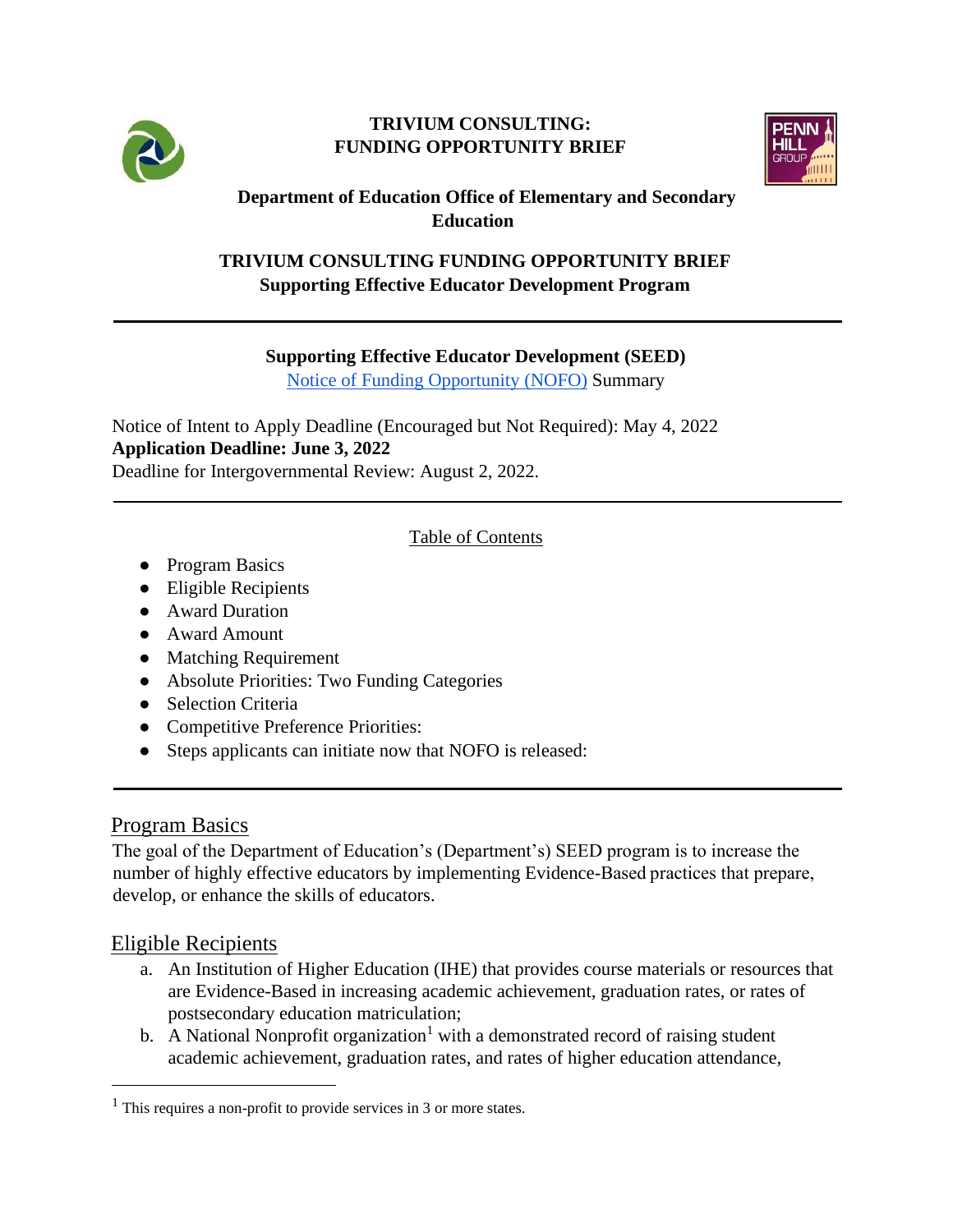matriculation, or completion, or of effectiveness in providing preparation and Professional Development activities and programs for teachers, principals, or other School Leaders:

- c. The Bureau of Indian Education; or
- d. A partnership consisting of
	- i. One or more entities described in paragraph (a) or (b); and
	- ii. A for-profit entity.

### Award Duration

• Up to 36 months (3 project years)

### Award Amount

- *Estimated Range of Awards:* \$1,000,000-\$6,000,000 per project year. *Estimated Average Size of Awards:* \$3,500,000 per project year.
- *Estimated Number of Awards to be made:* 16-20.
- *Estimated Available Funds for the program:* \$65,000,000.

## Matching Requirement

- Recipient must provide, from non-Federal sources, at least 25% of the total cost for each year of the project activities.
- These funds may be provided in cash or through in-kind contributions.
- Grantees must include a budget showing their matching contributions on an annual basis relative to the annual budget amount of SEED grant funds and must provide evidence of their matching contributions for the first year of the grant in their grant applications.

### Absolute Priorities: Two Funding Categories

- The program has two Absolute Priorities, which make up its two funding categories.
- Applicants *must* address *exactly one* of these priorities.

### The Absolute Priorities are

- 1. *Supporting Effective Teachers*. Activities may include:
	- a. Directing teachers from nontraditional preparation and certification routes to service in traditionally underserved Local Educational Agencies (LEAs); and/or
	- b. Providing teachers with Evidence-Based professional enhancement activities, which may include activities that lead to an advanced credential.
- 2. *Supporting Effective Principals or Other School Leaders.* Activities may include:
	- a. Directing principals or other School Leaders from nontraditional preparation and certification routes to service in traditionally underserved LEAs;
	- b. Providing principals or other School Leaders with Evidence-Based Professional Development activities that address literacy, numeracy, remedial, or other needs of LEAs and the students the agencies serve; and/or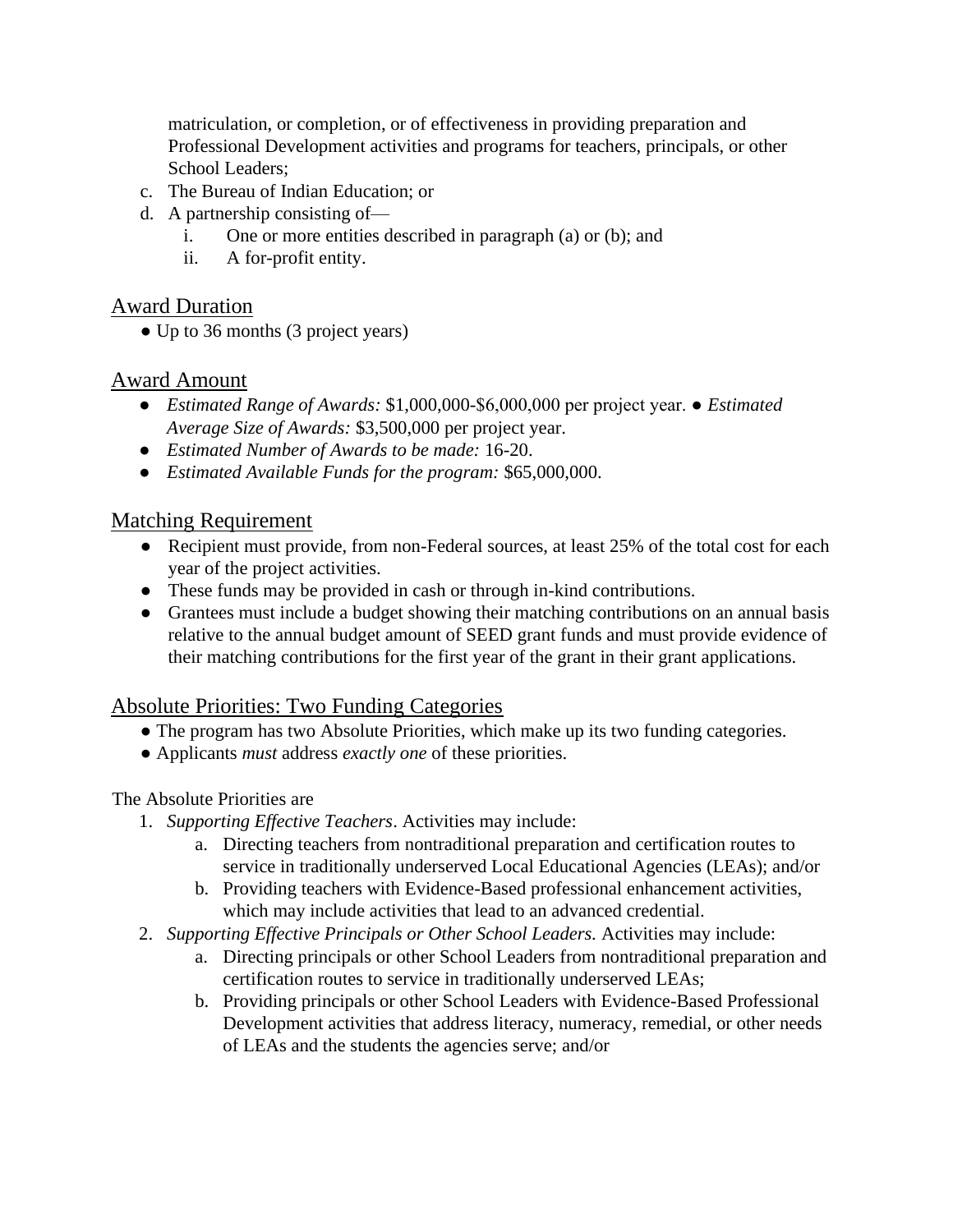c. Providing principals or other School Leaders with Evidence-Based professional enhancement activities, which may include activities that lead to an advanced credential.

## Selection Criteria

An application may earn up to a total of 100 points based on the following factors. Descriptions of the activities constituting these factors are provided.

- *A. Quality of the Project Design (35 points).* 
	- 1. Provide training or professional development of sufficient quality, intensity, and duration to lead to improvements in practice among the service's recipients.
	- 2. Build capacity and yield results that will extend beyond the period of Federal financial assistance.
	- 3. Have a high-quality conceptual framework underlying the proposed research or demonstration activities.
	- 4. Involve the collaboration of appropriate partners for maximizing the effectiveness of project services.
	- 5. Design for the needs of the target population or other identified needs.
- *B. Significance (25 points).* 
	- 1. Attain results or outcomes of high importance or magnitude, especially improvements in teaching and student achievement.
	- 2. Have reasonable costs in relation to the number of persons to be served and the anticipated results.
	- 3. Create project purposes, activities, or benefits that can be incorporated into the ongoing work of the recipient organization at the end of Federal funding.
	- 4. Disseminate results in ways that will enable others to use their information or strategies.
- *C. Quality of the Management Plan (20 points).* 
	- 1. Clearly specify measurable goals, objectives, and outcomes to be achieved.
	- 2. Include clearly defined responsibilities, timelines, and milestones for accomplishing project tasks.
		- i. Create a management plan to achieve objectives on time and within budget.
- *D. Quality of the Project Evaluation (20 points).* Use evaluation methods which:
	- 1. Produce evidence about the project's effectiveness that would meet the What Works Clearinghouse (WWC) standards as described in the [WWC Handbook.](https://ies.ed.gov/ncee/wwc/handbooks)
	- 2. Provide performance feedback and periodic assessment of progress toward achieving intended outcomes.
	- 3. Use objective performance measures that are clearly related to the intended outcomes of the project and that produce quantitative and qualitative data to the extent possible.
	- 4. Provide valid and reliable performance data on Relevant Outcomes.
	- 5. Create information which could guide possible replication of project activities or strategies.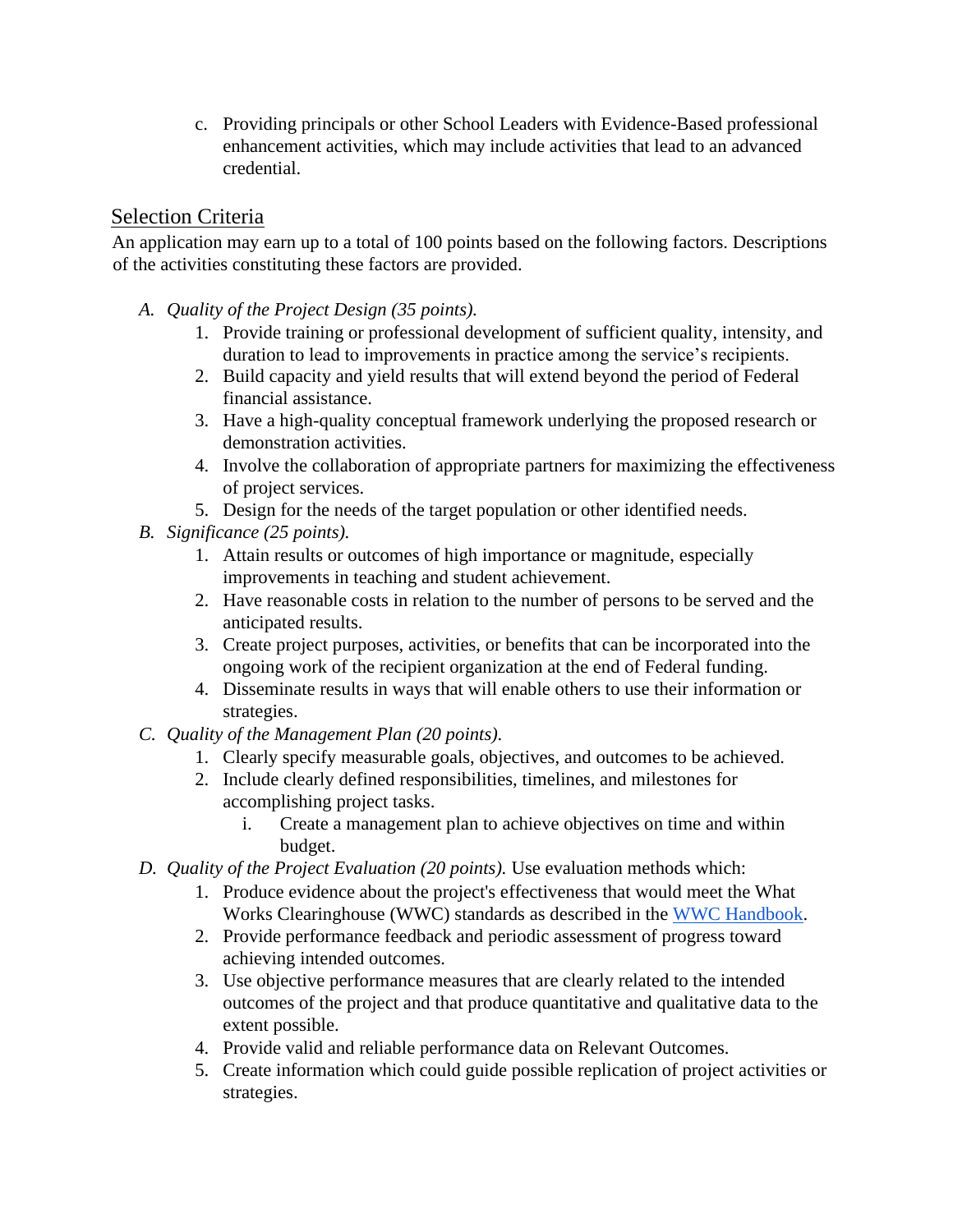i. Include information about the effectiveness of the approach or strategies employed by the project.

# Competitive Preference Priorities:

These are not required but are strongly encouraged. Up to 10 additional points may be awarded depending on how well the following priorities are addressed.

- 1. *Increasing Educator Diversity (up to 5 points).*
	- a. Improve the recruitment, outreach, preparation, support, development, and retention of a diverse educator workforce
	- b. Adopt, implement, or expand high-quality, comprehensive teacher preparation programs that have a track record of attracting, supporting, graduating, and placing underrepresented teacher candidates, and that include one year of highquality clinical experiences (prior to becoming the teacher of record) in high-need schools.
- 2. *Promoting Equity in Student Access to Educational Resources and Opportunities (up to 3 points).*
	- a. Promote educational equity and adequacy in resources and opportunity for Underserved Students in one or more of the following educational settings:
		- Early learning programs.
		- Elementary school.
		- Middle school.
		- High school.
		- Career and technical education programs.
		- Out-of-school-time settings.
		- Alternative schools and programs.
		- Juvenile justice system or correctional facilities;
	- b. Examine sources of inequity and inadequacy.
	- c. Implement responses to inequity that include pedagogical practices in educator preparation programs and professional development programs that are inclusive with regard to:
		- race,
		- ethnicity,
		- culture,
		- language,
		- disability status.
	- d. Prepare educators to create inclusive, supportive, equitable, unbiased, and identity-safe learning environments for their students.
- 3. *Meeting Student Social, Emotional, and Academic Needs (up to 2 points).*
	- a. Improve students' social, emotional, academic, and career development, with a focus on Underserved Students.
	- b. Develop and support Educator and school capacity to support social and emotional learning and development that:
		- Fosters skills and behaviors that enable academic progress;